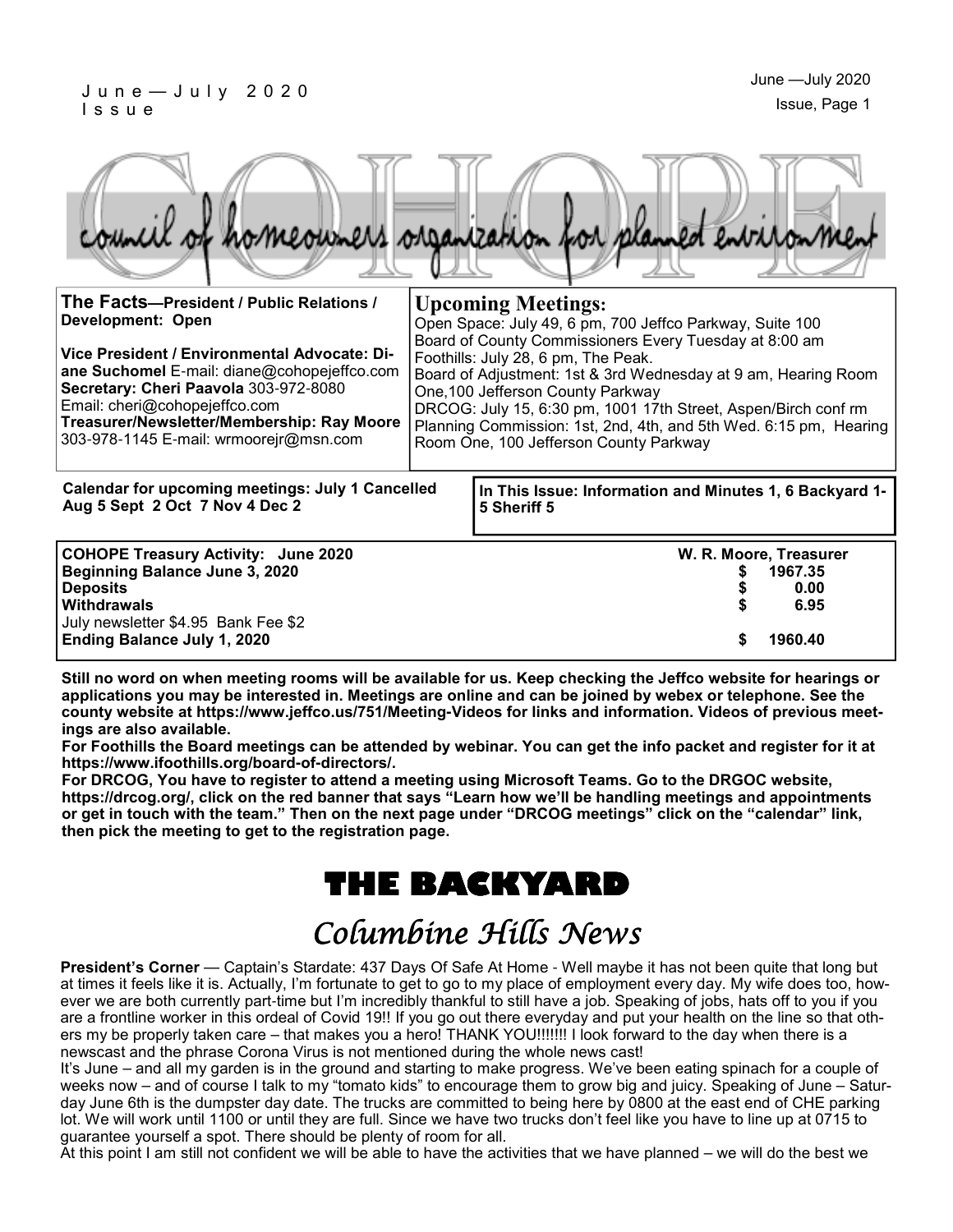June —July 2020

can. Watch for announcements on Facebook and Nextdoor.

And finally, with our campaign to encourage payment of CHCA dues online (and via check and snail-mail as before) we are falling behind in the number of members. If you want the convenience of paying on-line follow the link on our website. If you like the older method of cutting out the form and sending a check – please go ahead and do that, we are about 100 members behind normal at this point of the year.

I trust you will have a great summer – stay safe, stay healthy and be the neighbor you wish you had. —*Randy Montgomery, CHCA president rnmontgomery@att.net*

*From* **April CHCA Meeting 2020** Meeting called to order by President at 7:39 p.m. Officers present: Randy Board members present: Jodi, Nick, Jenn, Michelle, Galen and David Community members present: None Treasurer's report presented by Galen Seconded by Michelle

**New business:** Treasurers report for both online and hand written payments community membership **Old business:** Dumpster Day rental status, Summer events planning, Members for CHCA garden at St. Philips **Church** 

Meeting adjourned at 8:30 p.m.

## **Columbine Knolls South II Review**

*From* **President's Corner—** I Hello. I hope everyone in our CKSII community, and those loved ones elsewhere are safe and secure. I have been amazed by how many new faces I've seen on our streets and paths. Equally impressive are the positive attitudes from those I've met during this difficult stretch. You've also likely noticed a flurry of home improvement projects around the neighborhoods. Homeowners are really stepping up to improve their properties which is fabulous to see! We held our April 14th HOA meeting virtually for the first time that I am aware of. I thought it went very well. I am not sure at this writing if we will hold the next meeting face-to-face (scheduled for July 14th at the covered picnic area just north of Coronado Elementary), or if we will have to conduct this meeting virtually? Please look for more information on our website as the date gets closer. Please see the Board Meeting Minutes article in this newsletter to read some of the old and new business we discussed at the April 14th meeting.

**COMMUNITY EVENTS**: The large item pickup is still scheduled for Wednesday, July 1st. You can find more details on items that are accepted on our website. Simply go to the Home page, then HOA Trash Program, Annual Large Item Pick Up.

The Landscape Committee held their annual cleanup of our S Yukon and Chatfield Ave. entrance on Saturday, May 9th. I want to thank Bob and Stephanie Haberkorn, Donna and Tom Tellschow, and Brenda Abbott for all their hard work. We still need to replace a few flowers that did not survive the winter and look to have a few of the pine trees professionally trimmed. We hope to accomplish these items in the coming weeks. Again, great job by everyone who helped! Unfortunately, the Rolling Into Summer (Car show and bike parade) set for Sunday 6/7/20 and the Community Garage Sale set for Friday 6/26 and Saturday 6/27 have been delayed until further notice due to the Covid-19 pandemic. Please check upcoming newsletters and our website (www.cksii.org) for further information.

**COMMUNITY PROJECTS:** Concrete Replacement Program: I received several calls from community members about this project. Unfortunately, these calls related to minor property damage like broken sprinklers or sprinkler lines. Fortunately (or unfortunately depending on your perspective), the HOA cannot take credit for this project. This project was undertaken by the Jefferson County Road & Bridge Division. If you experienced any damage to your property from this work, please call 303-271-5295 and ask for Leo Kenkel (Engineering Inspector).

As I conclude, a lot of positive things are happening in our community amongst the difficult challenges we currently face. Please continue to check in and reach out to your neighbors who may be in need. We are all in this together! —*Tom Schicktanz, President CKSII HOA*

*From* **CKSII HOA Board Meeting Minutes from April 14, 2020—**Pam Horiszny, the only currently appointed officer on the Board, called the meeting to order at 7:04 p.m. Pam then presented the recommended 2020 Board officers as follows: HOA President – Tom Schicktanz, Vice President – Josh Kunkel, Secretary – Chris Reynolds

A motion was made by Tom S. to approve the slate of new officers and was seconded by Josh Kunkel. The motion passed unanimously.

Board members Tom Schicktanz, Joshua Kunkel, Pam Horiszny, Adam Blake, Chris Reynolds, Shane Reynolds and Andi Elkins were in attendance, confirming a quorum. Roger Borcherding of DARCO Property Management was unable to attend.

**Treasurer's Report:** Of special note in the March 2020 financials is the lack of revenue for Membership Dues. Eight members paid in March, but the checks were not deposited until April. Through March, 342 households were HOA members.

**ACC Report:** Josh Kunkle reported that 14 requests have been submitted. All but one was approved; one is pending. Applications varied among requests for the following: a replacement driveway, solar system, landscaping, new roof, new windows, two sheds, four exterior painting, two new fences, new siding/painting. We are happy to see the use of the pre-approved colors on our website (on the ACC page, click CKSII PAINT COLOR SCHEMES.)

**Welcome Committee/Social Committee:** Jennifer provided an update on Social Committee. Due to the COVID-19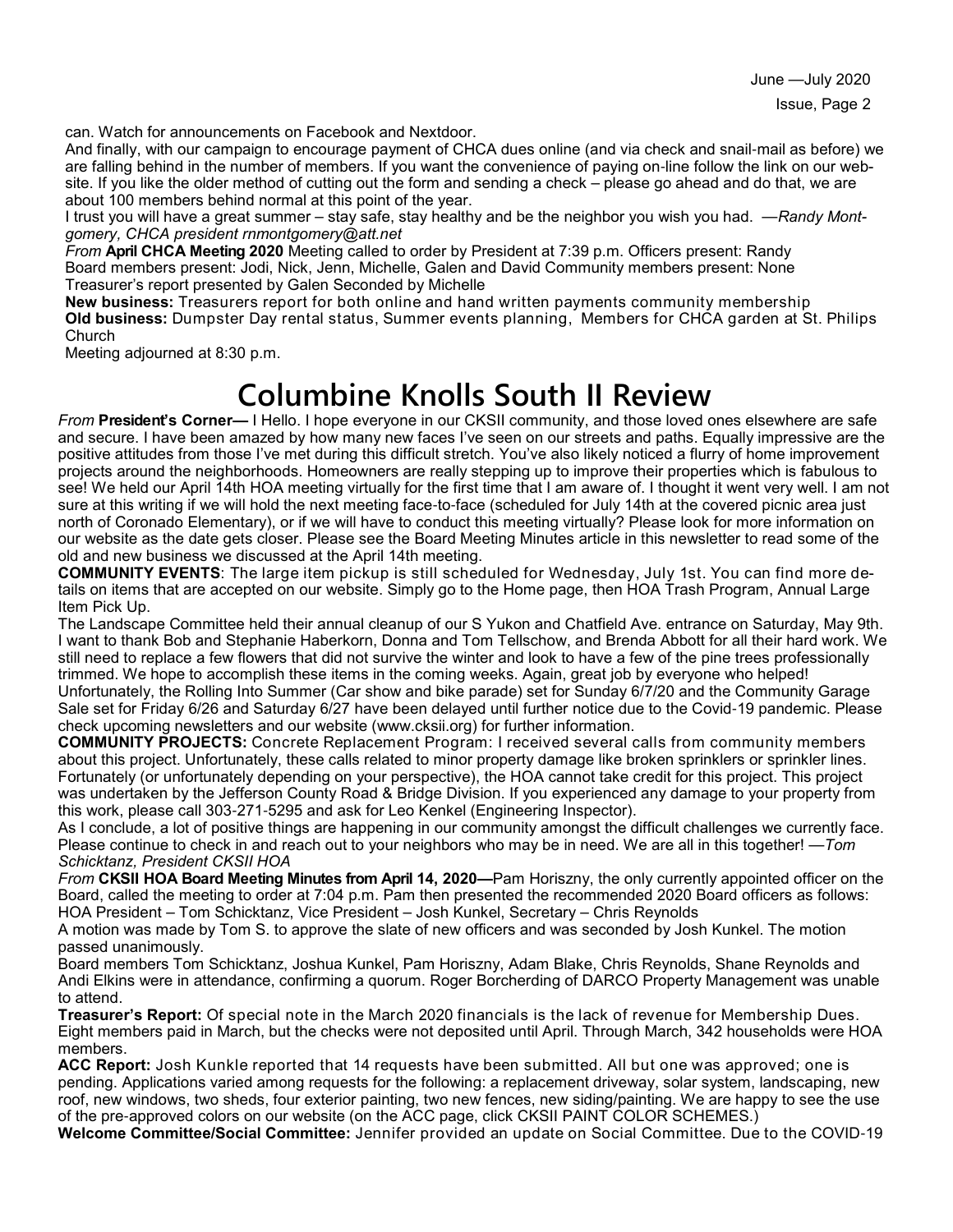June —July 2020

Pandemic, we will postpone the following events: Rolling into Summer and the Community Garage sale. We will announce new dates once social distancing restrictions have been lifted. Jennifer also reported that we have combined our Movie in the Park night with the Coronado Elementary to occur on August 21. The HOA and Coronado will share the costs for the event.

**Management Report:** Three inspections were conducted in April. Nineteen problems were observed: two campers were stored in view; twelve trailers were stored in view plus one trailer with two jet skis; three boats stored in view; and one snow plow stored at property. By talking with some owners it was determined that restrictions related to COVID-19 were involved. They were given extra time to cure their violation.

All Covenant violations have been resolved by DARCO since the last referral to the HOA's attorney in June of 2015. Property Sales: 8180 S. Allison Ct; scheduled to close 4/15/20, 8223 W. Otero Ave; scheduled to close 4/29/20, 7713 S. Yarrow Ct; scheduled to close 5/1/20, 7642 S. Balsam Ct; scheduled to close 5/8/20

For Sale: 8098 S. Ammons Ct, 7642 S. Balsam Ct, 7730 W. Phillips Ave

The Management Company performed the DORA annual filing. They also prepared our IRS and CO tax forms. **OLD BUSINESS** Snow Removal – Josh has contacted some companies to see if they have the right equipment to work in our neighborhood. We agree to have this set up before the start of the next snow season and Andi E. agreed to be the lead on this effort.

Park Light Initiative – The installation of the park light on Foothills Parks & Recreation (FP&R) property near Nichols and Ammons streets is currently on hold at the discretion of FP&R due to the COVID-19 pandemic. FP&R does not know if they can move forward with this project in 2020 or if it will need to wait until 2021. Elizabeth Nelson Hulse who spearheads this effort will follow up with FP&R to see where thing stand.

Process for Budgeting – For the past two years, the Board has allocated budget for a line item called Community Support. At the Annual Meeting, HOA members can vote on the full budget, including this line item. When the Budget is approved, the Board chooses how to spend the funds throughout the year. In 2020, we have \$5,000 allocated to Community Support and, since the Park Light is not likely to be funded by Foothills this year, these funds are available for other projects, if desired. The Board is considering suggestions, including offering meal tickets at one of our Social Events. At the January 12, 2021 Annual Meeting, the Board will present a 2021 budget, likely allocating funds for Community Support, HOA members will vote to approve the budget, and, if/when Foothills funds the Park Light in 2021, we will have funds available.

Handling Delinquent HOA Dues – Given the hardship some families may face with the COVID-19 Pandemic, the Board will review our bylaws and how we handle delinquent HOA dues.

Funds to help Coronado Families – we discussed contributing to programs to specifically help Coronado families suffering as a result of Covid-19 outbreak; however, we learned the only programs available at this time support the entire Jeffco district, which was felt would not be closely enough aligned with the HOA community support intentions. The meeting was adjourned at 7:55 p.m

### Columbine West Civic Association Newsletter

*From* **A Moment With The Board** The CWCA chose to use Zoom for the May monthly virtual meeting. We even had a visitor at the meeting. The meeting was easy to manage and we plan to meet this way again in June, due to the normal summertime venue of the pool pavilion being closed. It has yet to be determined but the ZOOM meeting may be our preferred way to meet throughout the Summer, instead of the pool pavilion. Check out the article concerning the use of ZOOM each month. We have secured the venue and vendors for our summer Dumpster Day event. Front page article has more information about how we plan to practice physical distancing. This year we are excited to partner with Boots on the Ground who will be collecting our metal recycling. We may see a larger amount of neighbors participating at the event due to the recent shelter in place that had many neighbors using the time to reorganize and clear out their spaces. We made contact with FHPRD about the potential of the pool opening this summer and have a response from them, unfortunately we will have to cancel our FREE Swim Nights. If you would like to join the efforts or have questions or any suggestion of ideas feel free to email CWCAtalk@gmail.com. Residents are encouraged to attend any monthly meeting the next one is June 9th, 7:00 p.m., meeting on ZOOM teleconference platform.

**CWCA Election Results** Elections held during the May 12th CWCA Board meeting on ZOOM allowed us to complete our Annual duties to the Board. For the 2020-2021 term we have Pres: Gary Mc Combs, V.P.: John Basila, Treasurer: Stacey Hall, Recording Sec: Natasha McCombs along with Board Members: Ken Sweet, Kathi Waite, Bill Waite & Erin Danaher. Please welcome our newest Board Member, Dorothy Gleason. The association requires that Board members reside in the neighborhood and be current paid members. Please think about joining the efforts of our community so that more hands can equal more fun.

## The Leawood Rapporter

*From* **Leawood Metropolitan Recreation and Park District Minutes May 13, 2020** The meeting was called to order at 6:40 PM by President Kyle Sargent. Members present: Donna Snyder/Treasurer (by phone), Linda Smith/Vice President,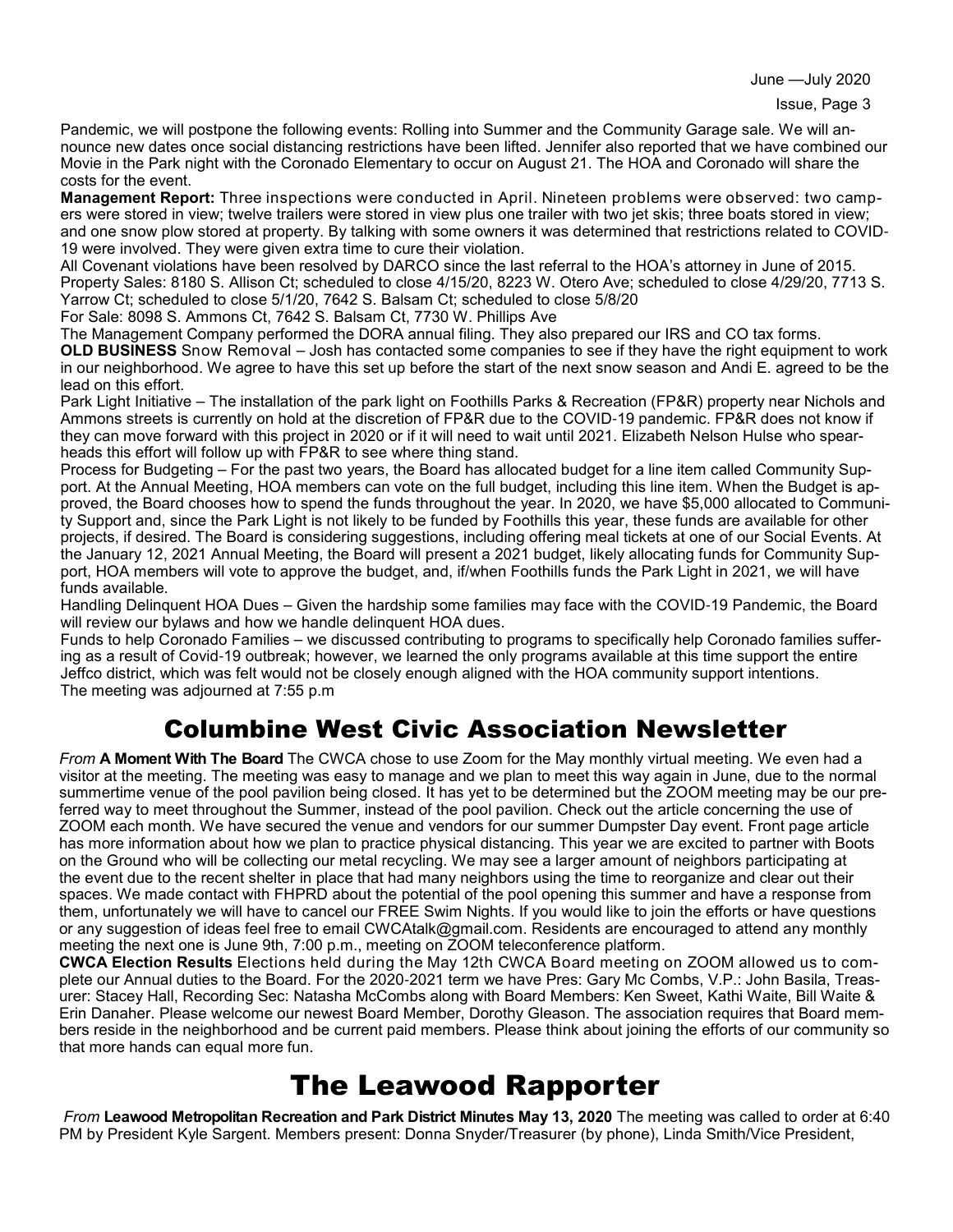Debby Baker/Secretary, Steve Wall/Special Projects and Dave Padilla/Parks Manager.

**New elected Board members**: Wade Hancey and Ike Nelson

**Public Comment/Correspondence** – The Richie family expressed their gratitude for maintaining the Memorial bench in Weaver Park. Donna reported that there have been children playing on the new playground (cordoned off). Resident Linda Rodriquez reported that children were trying to ride their bikes down the smaller slide. When she approached them, they were very rude. No one is to use the new playground area until it is complete. If you see that happening, please call the Jefferson County Sheriff at 303-271-211.

**Treasurer's Report –** Donna presented the Treasurer's report. Donna transferred money from Savings and Lottery Funds to pay a portion of the cost for the new playground in Weaver park. Invoices for the month include Installation of Denver Water, United Site Services, Waste Management, Xcel, doggie bag vendor, Weston, reimbursed Linda for election notice and supplies and Dave's invoice and reimbursement to petty cash. Steve moved the Treasurer's report be received and bills paid, Linda seconded, and the motion passed unanimously.

**Parks Manager Report** – Mowing and snow removal was done in all parks. Churchich placed fiber enhanced mulch at the new playground in Weaver Park. Installed new backflow and cage in Weaver park. Doggy bags were refilled, and all parks inspected.

**Old Business –** State and county public health orders - Discussed issues for the District due to changes in the public health orders, including the variance between the state's and the county's.

Weaver Park play area – The new playground is almost complete. The board will continue to hold payment until all work is done. The new playground continues to be cordoned off and will be until completion. No one is to use the new playground.

Notice of Claim – The District received a Notice of Claim from an attorney representing a Leawood resident for injuries sustained in a December 2019 fall at Leawood Pavilion (noted in the December 2019 Rapporter). The claim states there is an expectation that damages will likely exceed \$100,000. Although the District is insured for these types of claims, the amount claimed represents around 60 percent or more of all tax revenues received annually by the District. The District will continue to work with its insurer on the claim but also decided to pay to obtain legal advice.

**New Business –** 2020 Elections – The re-elected and new Board Members were given the oath of office. Election of Officers – Officers were elected. They are as follows: Debby Baker/President, Steve Wall/Vice President, Donna Snyder/Treasurer, Ike Nelson/Secretary, Wade Hancey/Special Projects.

Adjournment: The meeting was adjourned at 8:45 p.m.—*Debby Baker, Secretary*

*From* **Leawood Civic Association Minutes of May 12, 2020** Board members present at virtual meeting: Paul O'Connor, Chip Langowski, Mike Karbach, Laurie Selander, Gina Severino, Nancy Bock, Rhonda Eveleth, Betsy Major and Mike Major Thank you to Paul O'Connor for running our virtual meeting.

**Treasurer's Report:** We have been steadily receiving membership dues. This will be a big help to our budget. The board is going to keep the membership forms in the Rapporter for the month of June. See inside the Rapporter for an exact accounting of our funds. Mike Karbach is staying on until we can get Mike Major on the bank account. \$700 will be awarded to Bridget Sargent, our scholarship winner. Nancy Bock will deliver the check to her by the May 15th weekend.

Chip informed us that the website went down as our term had expired. He paid the amount and will inform us as to how much we have been charged and ask for reimbursement. It will be automatically withdrawn from our Pay Pal account so that this does not happen again.

Our activities for the summer are on hold. The garage sales, the front yard parties, the neighborhood clean-up and the picnic are all on hold until we understand the rules of socializing again. We will post the information in the Rapporter as well as use our sandwich board signs. Laurie will notify Scott Disney that we will not be doing the clean-up in June so we will need the dumpsters at a later date.

On May 16th the board members will meet at our front entrance to try and clean up the area that was destroyed last year. Rhonda is donating flowers as well as other board members. The board is considering putting large boulders to stop the damage that has been done so many times to the same side of the entrance.

Our next meeting will be June 2, 2020 at 7 p.m. and will be held at the pavilion at Leawood Park. All are welcome. We will practice social distancing.

### **Woodbourne**

*From* **Note From the Board President** As some of you are already aware, James Meyer has stepped down as President of the Woodbourne HOA. We are all extremely appreciative of James' selfless service as President of the HOA for the last five years. James will continue serving on the Board, as his institutional knowledge of our association is extensive and will be needed. As Vice-President, I will assume the position of President and have asked Jeff Lubthisophon to step in as Vice-President. Sharon Erickson will continue as Secretary/Treasurer. We've also made some modifications to the selection of officers, creating a rotation of officers that will give everyone a chance to work their way through the positions and learn more about the internal workings of the HOA. This will also keep the positions from stagnating, so no single individual ends up "stuck" in a single position. It is our hope that this new process will in-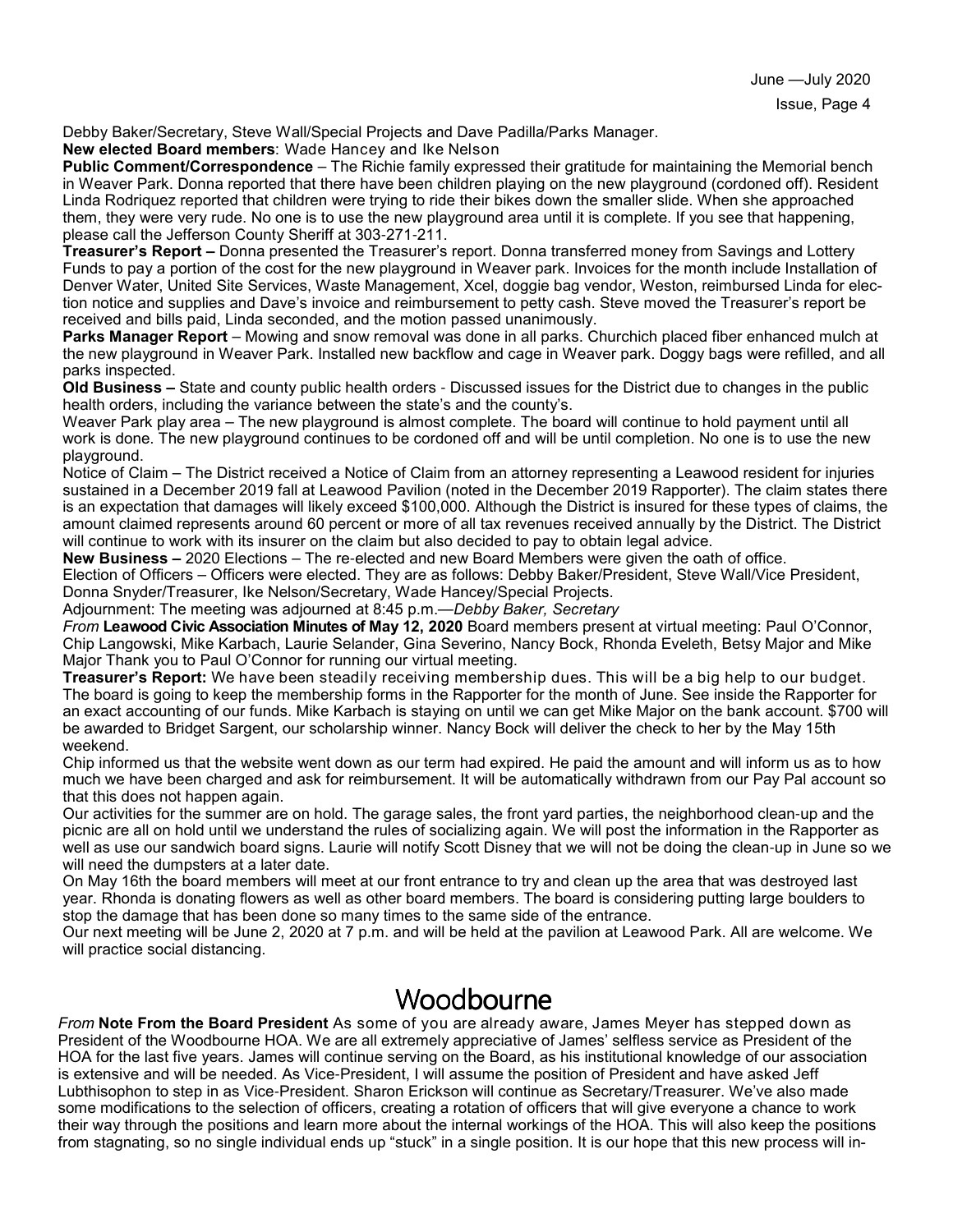June —July 2020

spire more homeowners to join the Board and give back to our community. If you have an interest in joining the Board, any of us would be happy to discuss the commitment and responsibilities that come with serving. I think you'll find it's not nearly as time consuming as some fear and that this is an exciting and creative HOA in which to participate.

With that said, involvement at all levels is extremely important to the maintenance and growth of our neighborhood. While the outbreak of COVID-19 wreaked havoc on the attendance of our Annual Homeowners' Meeting, it was disappointing that there were too few proxies collected to hold the annual meeting. We are rescheduling the Annual Homeowners' Meeting to June 17, 2020 at 6:00. This will again be a virtual meeting with more details to come from CLA. If you're unable to virtually attend, we ask that you provide your proxy to an attending homeowner or Board member, as we're able to add any newly collected proxies to reach our quorum to legally hold the meeting.

Because there are lots of moving parts right now, the Board faces tough decisions regarding community events and the opening of the pool. At the time of this writing, it is possible several announcements will have already been announced. We understand that it's frustrating, but we're at the mercy of state and county public health orders, which change quickly and can be difficult to interpret. We will rely on the professional advice from our attorneys, Altitude Law, to help us navigate these uncharted waters. See the Special Events calendar in this newsletter and visit the Calendar of Events, on our website, for updates and rescheduled event dates.

Don't get left out! The Woodbourne HOA has a website (woodbournehoa.org) where you can sign up for email notifications and announcements. If you're not receiving emails, use the "Register Here" button on the homepage to sign up. (PRO TIP: If you've signed up and you're still not seeing emails, check your SPAM folder). You can also follow the HOA on Facebook (Private Groups "Woodbourne HOA") and Nextdoor (Groups, "Woodbourne HOA")

for announcements. In an effort to keep our community informed, we are sending weekly emails with status updates about events, the pool, and other timely information. We appreciate your patience and understanding as everyone works through this unprecedented time. Stay safe and stay healthy.—*Justin Sasso, Interim President*

**Behind the Badge : A Climate for Change** In the aftermath of George Floyd's death, I condemned the murderous actions of Derek Chauvin and inactions of complicit officers and I applauded the swift response of Minneapolis Police Chief Arradondo for firing the four officers immediately, and for the subsequent arrest of Chauvin.

George Floyd's death is a tragedy that should impact every law enforcement agency and officer across the country for the better. While law enforcement is experiencing the effects of a few bad cops tarnishing numerous good ones, our communities are struggling with destructive demonstrations during peaceful protests. Merely condemning police brutality is not enough.

The Jefferson County Sheriff's Office is a well-regarded agency – amongst the best in the nation. This is due to the compassion, professionalism, and accountability of our sworn and professional staff, who routinely make good decisions under sometimes very difficult circumstances. By hiring, training, mentoring and promoting for values like integrity, excellence, and respect, we have earned our community's trust. But our agency is not perfect and we, like any other organization, can do better.

For the past week, peaceful protestors and frustrated citizens have been pleading for more police reform in the wake of George Floyd's death. They are looking to every law enforcement agency in the country for our recruiting practices, training curriculums, use of force policies, body worn camera programs, internal investigative procedures, and disciplinary processes in an effort to effect change in these areas and ultimately end police brutality. I appreciate these requests to better understand our agency's practices, policies, and procedures because it helps inform citizens how we strive to instill a culture within the Sheriff's Office that is free of racial bias and full of thoughtful decisions and actions in our contacts with the public.

#### And still, we can do better.

This week I have initiated discussions with my command and director staff about how we can improve our agency. What can we do differently in our recruiting, in our training, in our supervising, and in our leading that will make our deputy and professional staff members better to further ensure Jefferson County is a safe place for all people to live, learn, work and play? While we routinely review and revise policies and procedures, a deeper dive to identify any existing gaps or weaknesses would benefit the JCSO. Therefore, in the coming weeks we will be working to prioritize and initiate these reviews utilizing staff from all divisions of the Sheriff's Office. We will also be soliciting feedback and discussing opportunities for change with our Citizens Advisory Council and with additional people in other forums.

In the meantime, I encourage you to visit our website to read our policies regarding use of force, body worn cameras, and employee conduct if you are interested, and submit any comments or questions to the Sheriff's Office at sheriff@jeffco.us. Already we have heard and responded to citizen input for stronger language in our use of force policy and even in my letter regarding George Floyd's death. To these things we are open to introspection, review and change. One thing that will not change, however, is our commitment to serve people of all races, and all walks of life, with integrity, excellence, and respect.

Jeff Shrader, Sheriff

Jefferson County Sheriff's Office